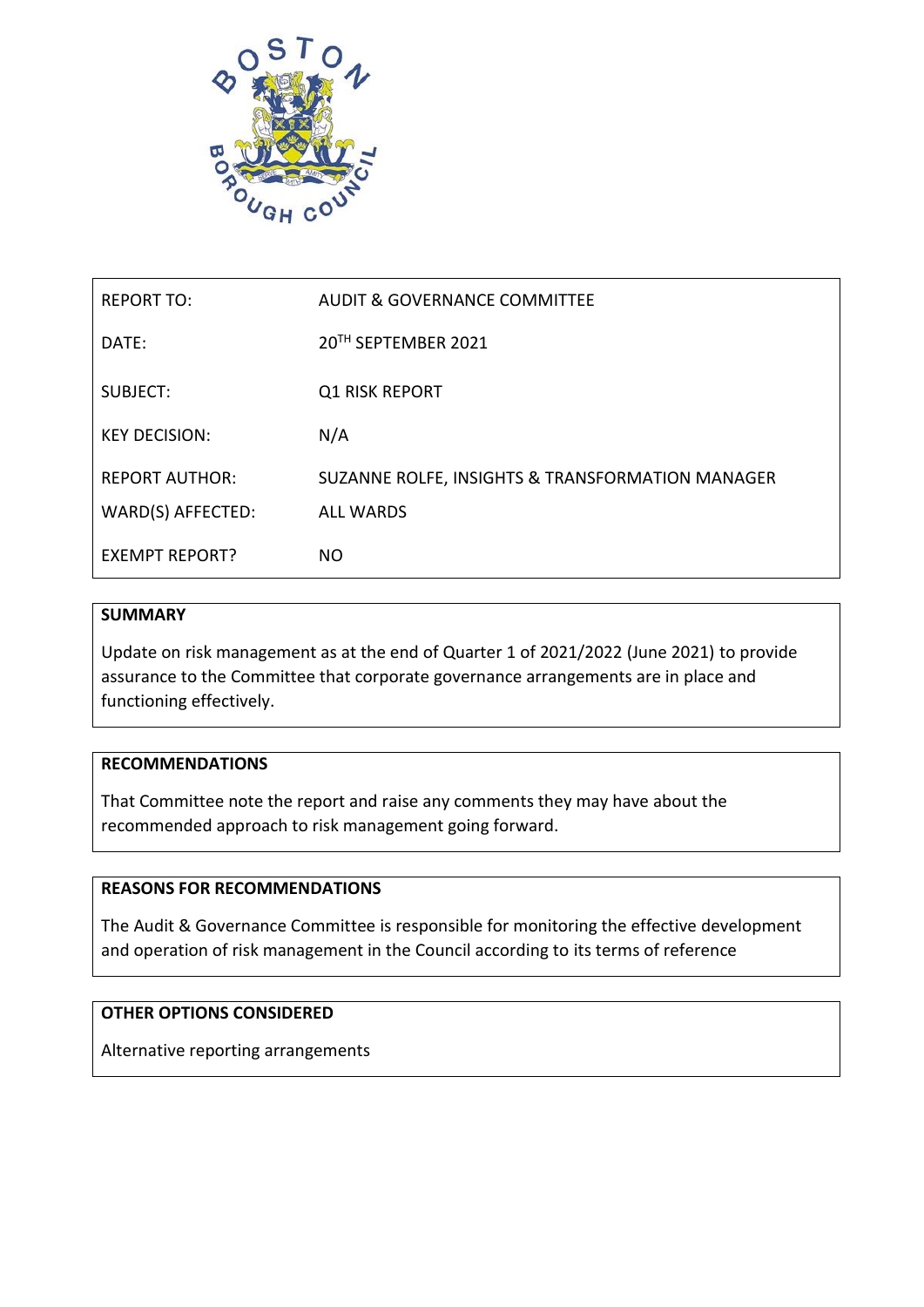## **REPORT**

- 1.1 As reported at the last meeting of this Committee in May 2021, for 2021/22 we are working towards having a single risk management approach across the Alliance, with the potential to extend this across the new Partnership too in future.
- 1.2 The table below sets out a staged approach to achieve this, for information and discussion. The content of the risk registers will be local to Boston in the first instance, particularly the strategic risk register as this is based on Boston's corporate priorities.

| <b>Element</b>            | Approach                                        | <b>Reporting</b>    |
|---------------------------|-------------------------------------------------|---------------------|
| <b>Boston operational</b> | Review by service managers and project leads    | To A&GC (8          |
| and project risks         | in Q2 (as at the end of September 2021), signed | November 2021) and  |
|                           | off by Corporate Management Team as part of     | Cabinet (8 December |
|                           | Q2 reporting (CMT)                              | 2021)               |
| Boston strategic risks    | Workshop for Members to identify key            | To A&GC (8          |
|                           | strategic risks against the new corporate       | November 2021) and  |
|                           | priorities; outcome to CMT for them to shape    | Cabinet (8 December |
|                           | into a draft strategic risk register            | 2021)               |
| Single risk               | Review and agreement by CMT                     | To A&GC (8          |
| management                |                                                 | November 2021) and  |
| approach across the       |                                                 | Cabinet (8 December |
| Alliance                  |                                                 | 2021)               |
| Risk appetite across      | Potential to arrange a workshop led by          | By the end of March |
| the Alliance              | Assurance Lincolnshire                          | 2022                |

- 1.3 Audit & Governance Committee are not the decision making body for risk management but, by receiving the reports prior to Cabinet, you will be able to comment on the approach taken and provide assurance to Cabinet on the process that has been followed.
- 1.4 We would like to invite all Members to a risk workshop prior to the next meeting of Audit & Governance Committee, to allow Members to input into the identification of the strategic risks around Boston's corporate priorities. This will then be pulled together into a draft strategic risk register to be formally reported through Audit & Governance Committee and Cabinet.
- 1.5 The current risk management approach for Boston is published on our website at: [https://moderngov.boston.gov.uk/documents/s8600/Risk%20Management%20Framework.](https://moderngov.boston.gov.uk/documents/s8600/Risk%20Management%20Framework.pdf) [pdf.](https://moderngov.boston.gov.uk/documents/s8600/Risk%20Management%20Framework.pdf) This is based on a countywide approach so it is likely to be a fairly straightforward matter to align the framework across the Alliance.
- 1.6 Alongside updating and aligning the risk management approach and reviewing the content of Boston's risk registers, it is also an opportune time to review risk appetite across the Alliance. This could be facilitated by the risk team at Assurance Lincolnshire. This is the same approach that we used at Boston to set our original risk appetite. This will enable us both to update the risk appetite and to widen it out across the Alliance.

## **CONCLUSION**

Strategic and operational risks continue to be managed in accordance with the Risk Management Framework.